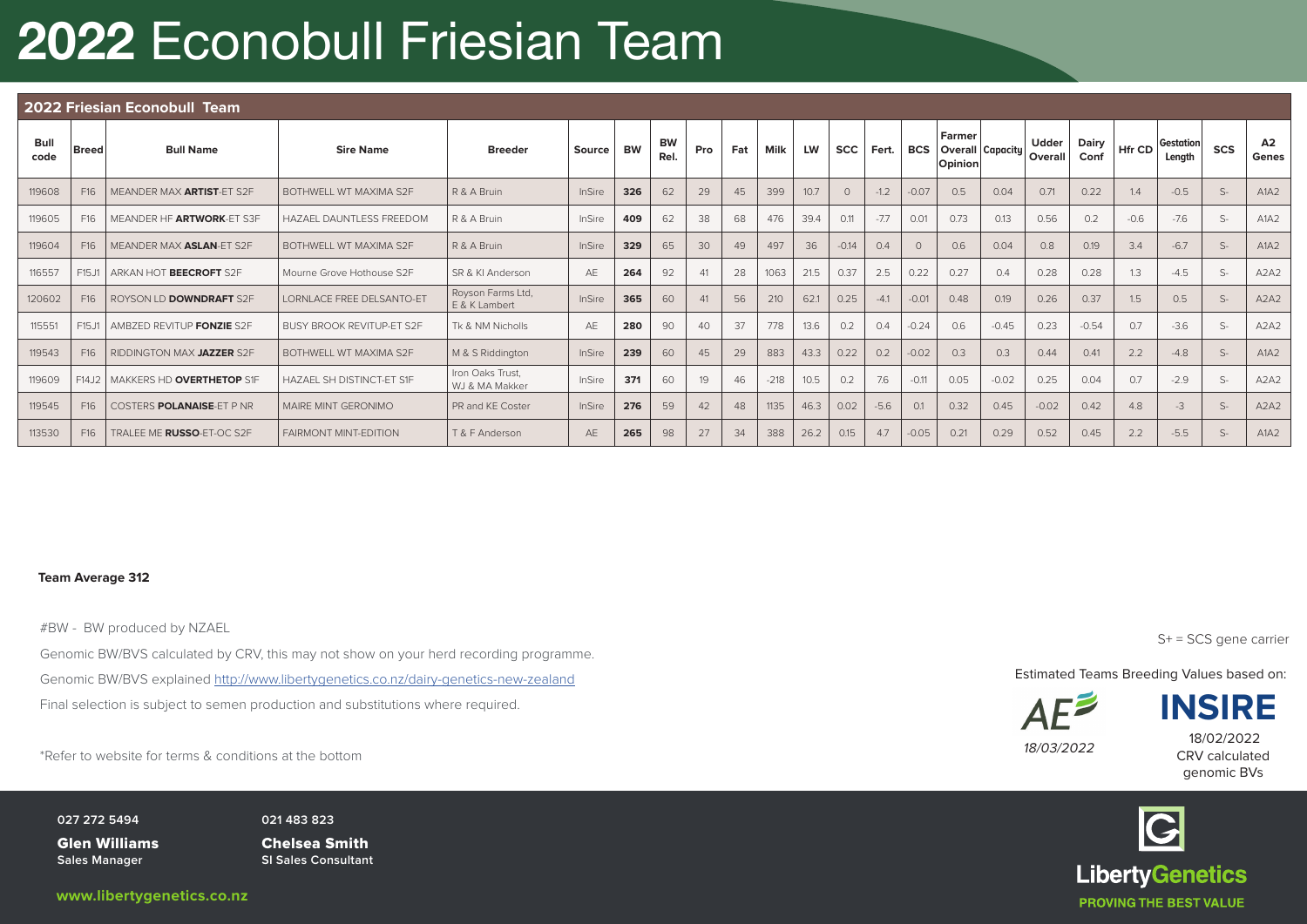### 2022 Econobull Crossbred Team

|              | 2022 Econobull Crossbred Team |                                 |                                  |                                 |        |           |                   |     |     |        |           |            |        |            |                                              |      |                         |                      |         |                     |               |                               |
|--------------|-------------------------------|---------------------------------|----------------------------------|---------------------------------|--------|-----------|-------------------|-----|-----|--------|-----------|------------|--------|------------|----------------------------------------------|------|-------------------------|----------------------|---------|---------------------|---------------|-------------------------------|
| Bull<br>code | <b>Breed</b>                  | <b>Bull Name</b>                | <b>Sire Name</b>                 | <b>Breeder</b>                  | Source | <b>BW</b> | <b>BW</b><br>Rel. | Pro | Fat | Milk   | <b>LW</b> | <b>SCC</b> | Fert.  | <b>BCS</b> | Farmer<br><b>Overall Capacity</b><br>Opinion |      | <b>Udder</b><br>Overall | <b>Dairy</b><br>Conf | Hfr CD  | Gestation<br>Length | <b>SCS</b>    | A2<br>Genes                   |
| 520657       | <b>F8J8</b>                   | <b>CAMPBELL F8J8</b>            | <b>BRAEDENE PAS TRIPLESTAR</b>   | Far West Farming,<br>J Campbell | InSire | 364       | 60                | 30  | 42  | $-5$   | 3.1       | 0.26       | $-0.9$ | 0.08       | 0.46                                         | 0.57 | 0.36                    | 0.52                 | $-2.2$  | $-6.3$              | $S-$          | A2A2                          |
| 519657       | F11J5                         | BERRYDOWNS ELALAMEIN F11        | CAWDOR SRB PELORUS F10J6         | <b>RN Riley</b>                 | InSire | 288       | 60                | 47  | 45  | 1070   | 58.3      | $-0.05$    | $-3$   | 0.05       | 0.35                                         | 0.35 | 0.3                     | 0.48                 | 1.5     | $-6.9$              | $S-$          | A1A2                          |
| 519682       |                               | F10J6 GLENMEAD GAZA F10J6       | <b>ARKANS BOUNTY</b>             | KW & FA Clark                   | InSire | 446       | 59                | 22  | 58  | $-14$  | $-11.6$   | 0.08       | 0.3    | 0.06       | 0.31                                         | 0.64 | 0.68                    | 0.49                 | 0.7     | $-1.4$              | $\mathcal{S}$ | A1A2                          |
| 515809       | J11F5                         | BURMEISTER DEGREE GERRY         | ARRIETA NN DEGREE ET             | <b>B</b> Burmeister             | AE     | 312       | 91                | 11  | 25  | $-349$ | $-45.5$   | $-0.19$    | 3.8    | $-0.07$    | 0.25                                         | 0.05 | 0.01                    | $-0.01$              | $-1$    | $-3.9$              | S             | A <sub>2</sub> A <sub>2</sub> |
| 517803       | F12J4                         | TARAMONT B JACK-FROST F12J4     | SAN RAY FM BEAMER-ET S2F         | J & S Webster                   | AE     | 262       | 96                | 31  | 32  | 187    | 8.3       | 0.44       | 0.7    | $-0.15$    | 0.2                                          | 0.04 | 0.18                    | 0.31                 | $-0.5$  | $-3.6$              | $S-$          | A1A2                          |
| 518658       | J11F5                         | HAURAKI PS MIRO ET J11F5        | <b>PRIESTS SIERRA</b>            | <b>Cresent Genetics</b>         | AE     | 278       | 95                |     | 23  | $-763$ | $-36.6$   | $-0.22$    | 5.5    | 0.05       | 0.3                                          | 0.1  | 0.73                    | 0.13                 |         | $-0.2$              | $S-$          | A <sub>2</sub> A <sub>2</sub> |
| 515653       | F11J5                         | ARRIETA NASSAU-ET F11J5         | <b>LORNLACE VHA DUMPLING S3F</b> | JK & TE Bailey                  | AE     | 257       | 87                | 32  | 24  | 579    | $-3.3$    | 0.39       | 5.3    | 0.01       | 0.54                                         | 0.23 | 0.34                    | 0.21                 | 1.3     | $-10.8$             | $S-$          | A1A2                          |
| 516658       | F9J7                          | BURMEISTER <b>POUAKAI</b> F9J7  | <b>PRIESTS SOLARIS-ET</b>        | <b>B</b> Burmeister             | AE     | 252       | 96                | 35  | 24  | 559    | 20.9      | $-0.14$    | $-0.3$ | 0.13       | 0.42                                         | 0.85 | 0.3                     | 0.74                 | $\circ$ | $-2$                | $S-$          | A <sub>2</sub> A <sub>2</sub> |
| 514800       | F8J8                          | TRALEE MANZ RADEK ET            | PUKEROA TGM MANZELLO             | T & F Anderson                  | AF     | 301       | 94                | 17  | 36  | 31     | $-24$     | $-0.36$    | $-3.9$ | $-0.04$    | 0.4                                          | 0.18 | 0.49                    | 0.18                 | 0.7     | 4.6                 | $S+$          | A <sub>2</sub> A <sub>2</sub> |
| 514803       | J9F7                          | <b>ASHDALE MANZELLO RAWHITI</b> | PUKEROA TGM MANZELLO             | T & A Van der Heyden            | AE     | 287       | 97                | 27  | 33  | 331    | $-10.8$   | 0.25       | $-0.3$ | 0.03       | 0.4                                          | 0.49 | 0.33                    | 0.55                 | $-1.8$  | $-4.2$              | S             | A1A2                          |

### **Team Average 305**

#BW - BW produced by NZAEL

Genomic BW/BVS calculated by CRV, this may not show on your herd recording programme. Genomic BW/BVS explained http://www.libertygenetics.co.nz/dairy-genetics-new-zealand Final selection is subject to semen production and substitutions where required.

18/02/2022<br>Refer to website for terms & conditions at the bottom **18/03/2022** 18/03/2022 18/03/2022 18/03/2022 18/03/2022

**027 272 5494** PO Box 78, Matangi 3260, New Zealand

Glen Williams **Sales Manager**

**021 483 823 Glen Williams Chelsea Smith SI Sales Consultant**

S+ = SCS gene carrier

Estimated Teams Breeding Values based on:



**INSIRE**

CRV calculated genomic BVs

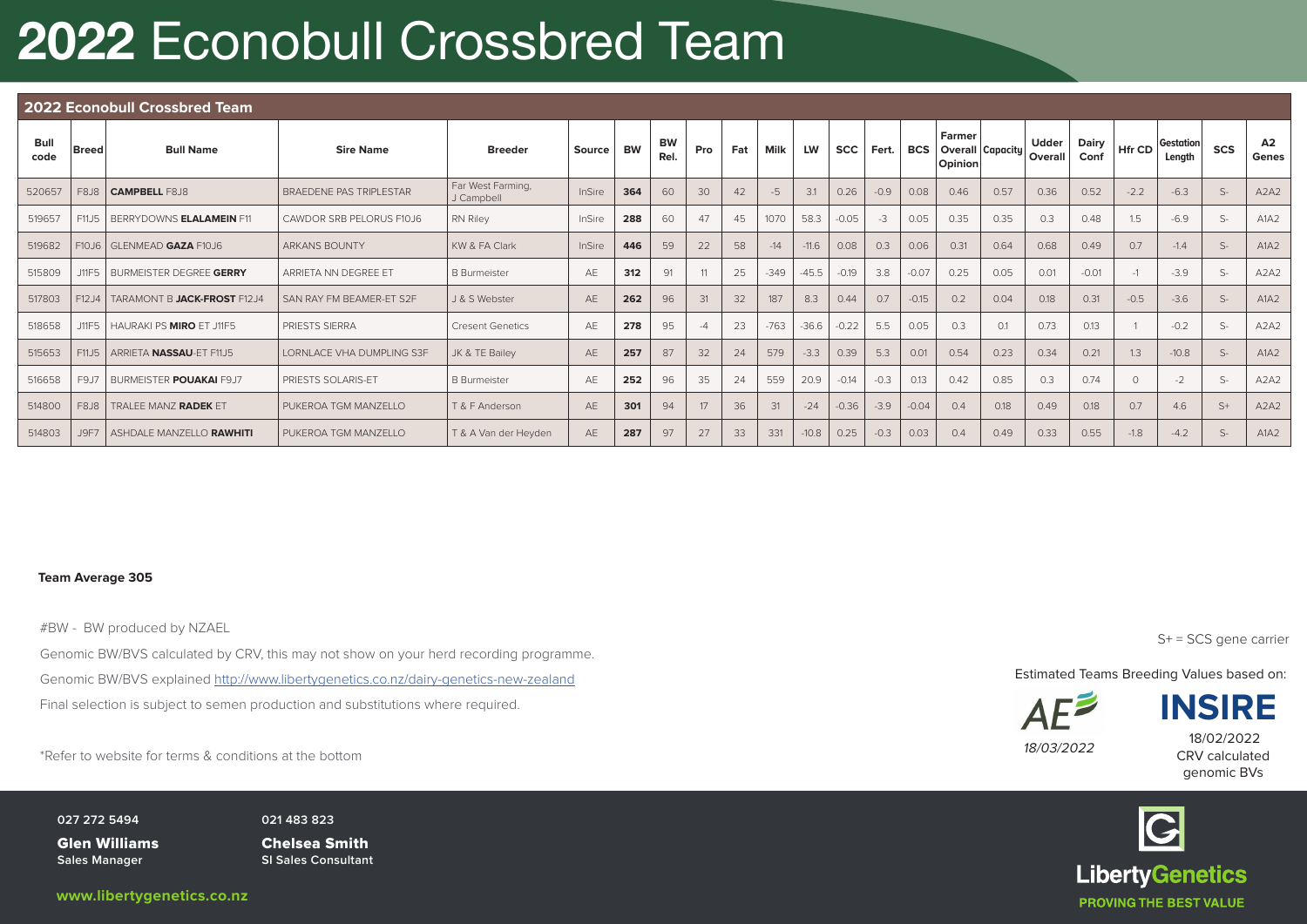# 2022 F16 Econobull Team

|              | 2022 F16 Econobull Team |                                  |                                  |                                    |        |           |                   |     |     |      |           |            |        |            |                   |                         |                         |               |        |                     |      |                               |
|--------------|-------------------------|----------------------------------|----------------------------------|------------------------------------|--------|-----------|-------------------|-----|-----|------|-----------|------------|--------|------------|-------------------|-------------------------|-------------------------|---------------|--------|---------------------|------|-------------------------------|
| Bull<br>code | <b>Breed</b>            | <b>Bull Name</b>                 | <b>Sire Name</b>                 | <b>Breeder</b>                     | Source | <b>BW</b> | <b>BW</b><br>Rel. | Pro | Fat | Milk | <b>LW</b> | <b>SCC</b> | Fert.  | <b>BCS</b> | Farmer<br>Opinion | <b>Overall Capacity</b> | <b>Udder</b><br>Overall | Dairy<br>Conf | Hfr CD | Gestation<br>Length | SCS  | A2<br>Genes                   |
| 119608       | F16                     | MEANDER MAX ARTIST-ET S2F        | BOTHWELL WT MAXIMA S2F           | R & A Bruin                        | InSire | 326       | 62                | 29  | 45  | 399  |           | 0.00       | $-1.2$ | $-0.07$    | 0.50              | 0.04                    | 0.71                    | 0.22          | 1.4    | $-0.5$              | $S-$ | A1A2                          |
| 119605       | F16                     | MEANDER HF ARTWORK-ET S3F        | HAZAEL DAUNTLESS FREEDOM         | R & A Bruin                        | InSire | 409       | 62                | 38  | 68  | 476  | 39        | 0.11       | $-7.7$ | 0.01       | 0.73              | 0.13                    | 0.56                    | 0.20          | $-0.6$ | $-7.6$              | $S-$ | A1A2                          |
| 119604       | F16                     | MEANDER MAX ASLAN-ET S2F         | BOTHWELL WT MAXIMA S2F           | R & A Bruin                        | InSire | 329       | 65                | 30  | 49  | 497  | 36        | $-0.14$    | 0.4    | 0.00       | 0.60              | 0.04                    | 0.80                    | 0.19          | 3.4    | $-6.7$              | $S-$ | A1A2                          |
| 120602       | F16                     | ROYSON LD DOWNDRAFT S2F          | <b>LORNLACE FREE DELSANTO-ET</b> | Royson Farms Ltd,<br>E & K Lambert | InSire | 365       | 60                | 41  | 56  | 210  | 62        | 0.25       | $-4.1$ | $-0.01$    | 0.48              | 0.19                    | 0.26                    | 0.37          | 1.5    | 0.5                 | $S-$ | A2A2                          |
| 115566       | F16                     | GRANTZ M HUMVEE-ET-OC S3F        | MARCHEL FIRE MACCA-OC S2F        | Zac Grant Livestock                | AF     | 249       | 86                | 40  | 29  | 717  | 30        | $-0.18$    | $-0.7$ | $-0.02$    | 0.74              | 0.22                    | 0.37                    | 0.20          | 3.2    | $-4.6$              | $S-$ | A1A2                          |
| 119543       | F16                     | RIDDINGTON MAX JAZZER S2F        | BOTHWELL WT MAXIMA S2F           | M & S Riddington                   | InSire | 239       | 60                | 45  | 29  | 883  | 43        | 0.22       | 0.2    | $-0.02$    | 0.30              | 0.30                    | 0.44                    | 0.41          | 2.2    | $-4.8$              | $S-$ | A1A2                          |
| 116540       | F <sub>16</sub>         | <b>HSS FREE PERCOLATOR</b>       | <b>HAZAEL DAUNTLESS FREEDOM</b>  | <b>HSS Genetics Ltd</b>            | AE     | 248       | 98                | 48  | 35  | 1455 | 20        | $-0.17$    | $-1.4$ | $-0.13$    | 0.52              | 0.16                    | 0.37                    | 0.12          | 2.4    | $-5.4$              | $S-$ | A1A2                          |
| 119545       | F16                     | COSTERS <b>POLANAISE-ET P NR</b> | MAIRE MINT GERONIMO              | PR and KE Coster                   | InSire | 276       | 59                | 42  | 48  | 1135 | 46        | 0.02       | $-5.6$ | 0.10       | 0.32              | 0.45                    | $-0.02$                 | 0.42          | 4.8    | $-3.0$              | $S-$ | A <sub>2</sub> A <sub>2</sub> |
| 113535       | F16                     | TRALEE ME RAVEN-ET-OC S3F        | <b>FAIRMONT MINT-EDITION</b>     | T & F Anderson                     | AE     | 241       | 99                | 23  | 28  | 25   |           | 0.00       | $-1.6$ | $-0.06$    | 0.35              | 0.02                    | 0.34                    | $-0.02$       | 4.0    | $-2.9$              | $S+$ | A1A2                          |
| 113530       | F16                     | TRALEE ME RUSSO-ET-OC S2F        | <b>FAIRMONT MINT-EDITION</b>     | T & F Anderson                     | AE     | 265       | 98                | 27  | 34  | 388  | 26        | 0.15       | 4.7    | $-0.05$    | 0.21              | 0.29                    | 0.52                    | 0.45          | 2.2    | $-5.5$              | $S-$ | A1A2                          |

#### **Team Average 294**

#BW - BW produced by NZAEL

Genomic BW/BVS calculated by CRV, this may not show on your herd recording programme. Genomic BW/BVS explained http://www.libertygenetics.co.nz/dairy-genetics-new-zealand Final selection is subject to semen production and substitutions where required.

\*Refer to website for terms & conditions at the bottom 18/03/2022 12

**027 272 5494** PO Box 78, Matangi 3260, New Zealand

Glen Williams **Sales Manager**

**021 483 823 Glen Williams Chelsea Smith SI Sales Consultant**

S+ = SCS gene carrier

Estimated Teams Breeding Values based on:



**INSIRE**

CRV calculated genomic BVs 18/02/2022

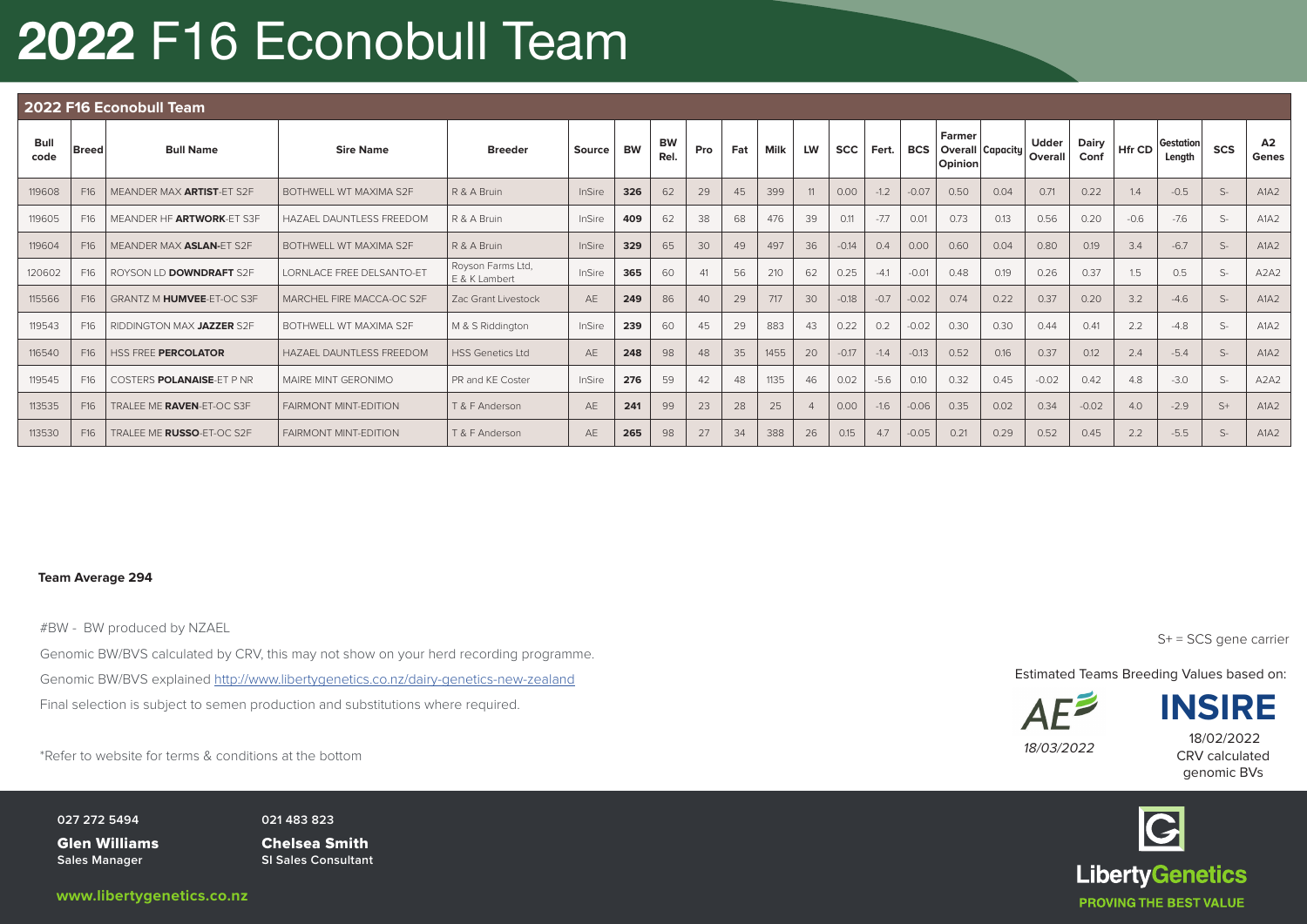# 2022 F10-F16 Econobull Team

|              | 2022 F10-F16 Econobull Team |                                  |                                  |                                    |        |           |                   |     |     |             |           |             |        |            |                                       |         |                  |               |        |                     |      |                               |
|--------------|-----------------------------|----------------------------------|----------------------------------|------------------------------------|--------|-----------|-------------------|-----|-----|-------------|-----------|-------------|--------|------------|---------------------------------------|---------|------------------|---------------|--------|---------------------|------|-------------------------------|
| Bull<br>code | Breed <sup>!</sup>          | <b>Bull Name</b>                 | <b>Sire Name</b>                 | <b>Breeder</b>                     | Source | <b>BW</b> | <b>BW</b><br>Rel. | Pro | Fat | <b>Milk</b> | <b>LW</b> | SCC   Fert. |        | <b>BCS</b> | Farmer<br>Overall Capacity<br>Opinion |         | Udder<br>Overall | Dairy<br>Conf | Hfr CD | Gestation<br>Length | SCS  | A2<br>Genes                   |
| 119608       | F16                         | MEANDER MAX ARTIST-ET S2F        | BOTHWELL WT MAXIMA S2F           | R & A Bruin                        | InSire | 326       | 62                | 29  | 45  | 399         | 10.7      | $\Omega$    | $-1.2$ | $-0.07$    | 0.5                                   | 0.04    | 0.71             | 0.22          | 1.4    | $-0.5$              | $S-$ | A1A2                          |
| 119605       | F16                         | MEANDER HF ARTWORK-ET S3F        | HAZAEL DAUNTLESS FREEDOM         | R & A Bruin                        | InSire | 409       | 62                | 38  | 68  | 476         | 39.4      | 0.11        | $-7.7$ | 0.01       | 0.73                                  | 0.13    | 0.56             | 0.2           | $-0.6$ | $-7.6$              | $S-$ | A1A2                          |
| 119604       | F16                         | MEANDER MAX ASLAN-ET S2F         | BOTHWELL WT MAXIMA S2F           | R & A Bruin                        | InSire | 329       | 65                | 30  | 49  | 497         | 36        | $-0.14$     | 0.4    |            | 0.6                                   | 0.04    | 0.8              | 0.19          | 3.4    | $-6.7$              | $S-$ | A1A2                          |
| 120602       | F16                         | ROYSON LD <b>DOWNDRAFT</b> S2F   | <b>LORNLACE FREE DELSANTO-ET</b> | Royson Farms Ltd,<br>E & K Lambert | InSire | 365       | 60                | 41  | 56  | 210         | 62.1      | 0.25        | $-41$  | $-0.01$    | 0.48                                  | 0.19    | 0.26             | 0.37          | 1.5    | 0.5                 | $S-$ | A <sub>2</sub> A <sub>2</sub> |
| 519657       | F11J5                       | BERRYDOWNS ELALAMEIN F11         | CAWDOR SRB PELORUS F10J6         | <b>RN Riley</b>                    | InSire | 288       | 60                | 47  | 45  | 1070        | 58.3      | $-0.05$     | $-3$   | 0.05       | 0.35                                  | 0.35    | 0.3              | 0.48          | 1.5    | $-6.9$              | $S-$ | A1A2                          |
| 115551       | F15J1                       | AMBZED REVITUP FONZIE S2F        | <b>BUSY BROOK REVITUP-ET S2F</b> | Tk & NM Nicholls                   | AE     | 280       | 90                | 40  | 37  | 778         | 13.6      | 0.2         | 0.4    | $-0.24$    | 0.6                                   | $-0.45$ | 0.23             | $-0.54$       | 0.7    | $-3.6$              | $S-$ | A <sub>2</sub> A <sub>2</sub> |
| 519682       | F10J6                       | <b>GLENMEAD GAZA F10J6</b>       | <b>ARKANS BOUNTY</b>             | KW & FA Clark                      | InSire | 446       | 59                | 22  | 58  | $-14$       | $-11.6$   | 0.08        | 0.3    | 0.06       | 0.31                                  | 0.64    | 0.68             | 0.49          | 0.7    | $-1.4$              | $S-$ | A1A2                          |
| 517803       | F12J4                       | TARAMONT B JACK-FROST F12J4      | SAN RAY FM BEAMER-ET S2F         | J & S Webster                      | AE     | 262       | 96                | 31  | 32  | 187         | 8.3       | 0.44        | 0.7    | $-0.15$    | 0.2                                   | 0.04    | 0.18             | 0.31          | $-0.5$ | $-3.6$              | $S-$ | A1A2                          |
| 119609       | F14J2                       | MAKKERS HD OVERTHETOP S1F        | HAZAFI SH DISTINCT-FT S1F        | Iron Oaks Trust,<br>WJ & MA Makker | InSire | 371       | 60                | 19  | 46  | $-218$      | 10.5      | 0.2         | 7.6    | $-0.11$    | 0.05                                  | $-0.02$ | 0.25             | 0.04          | 0.7    | $-2.9$              | $S-$ | A <sub>2</sub> A <sub>2</sub> |
| 119545       | F <sub>16</sub>             | COSTERS <b>POLANAISE-ET P NR</b> | MAIRE MINT GERONIMO              | PR and KE Coster                   | InSire | 276       | 59                | 42  | 48  | 1135        | 46.3      | 0.02        | $-5.6$ | 0.1        | 0.32                                  | 0.45    | $-0.02$          | 0.42          | 4.8    | $-3$                | $S-$ | A <sub>2</sub> A <sub>2</sub> |

#### **Team Average 335**

#BW - BW produced by NZAEL

Genomic BW/BVS calculated by CRV, this may not show on your herd recording programme. Genomic BW/BVS explained http://www.libertygenetics.co.nz/dairy-genetics-new-zealand Final selection is subject to semen production and substitutions where required.

\*Refer to website for terms & conditions at the bottom 18/03/2022 12

**027 272 5494** PO Box 78, Matangi 3260, New Zealand

Glen Williams **Sales Manager**

**021 483 823 Glen Williams Chelsea Smith SI Sales Consultant**

S+ = SCS gene carrier

Estimated Teams Breeding Values based on:



**INSIRE**

CRV calculated genomic BVs 18/02/2022